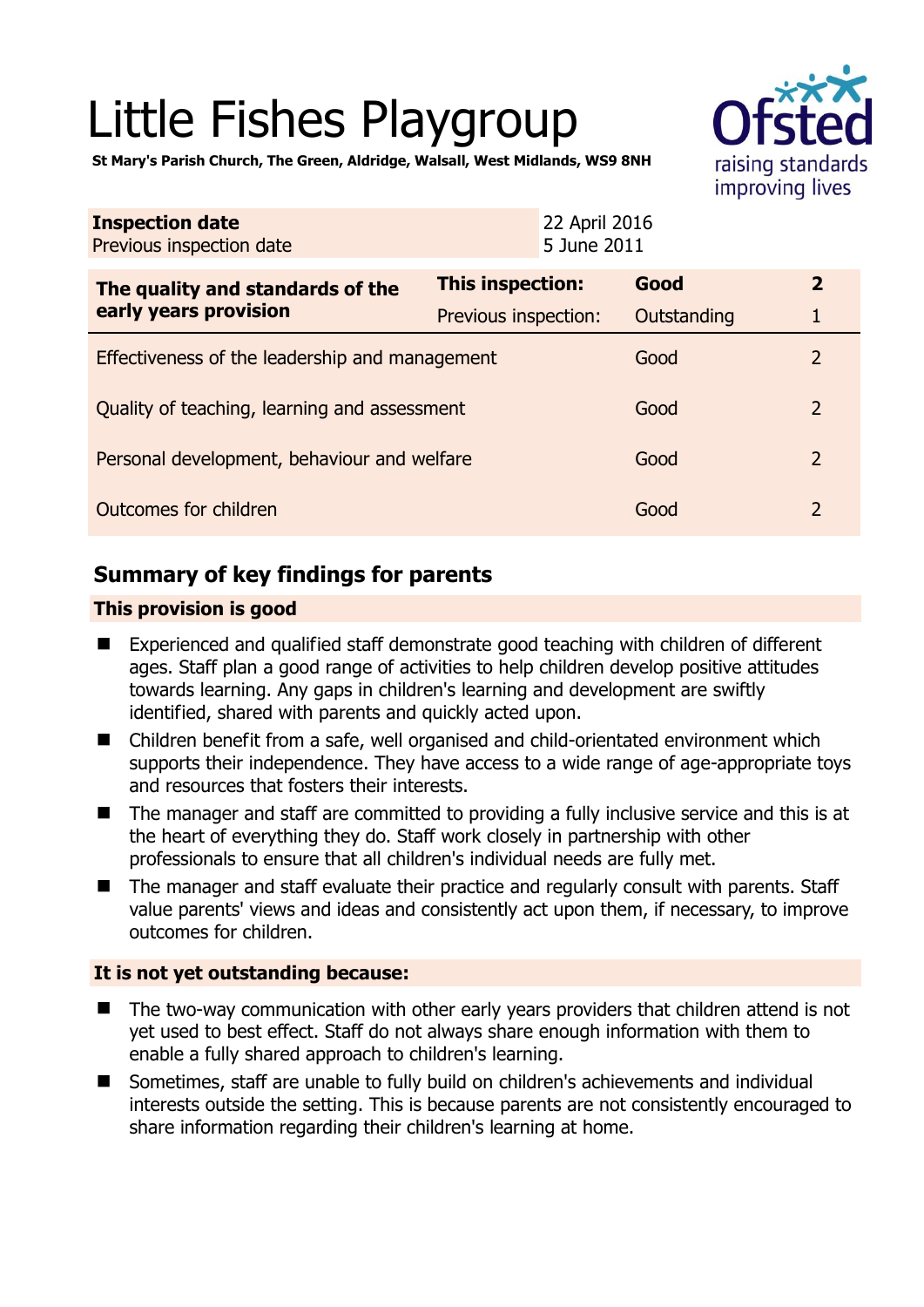## **What the setting needs to do to improve further**

#### **To further improve the quality of the early years provision the provider should:**

- $\blacksquare$  strengthen partnership working with other early years providers to fully support and complement children's care and learning experiences
- $\blacksquare$  provide more ways for parents to share what they know about their children's learning at home.

#### **Inspection activities**

- $\blacksquare$  The inspector observed the quality of teaching during activities indoors and outdoors, and assessed the impact this has on children's learning.
- The inspector spoke to children and staff during the inspection and completed a joint observation with the manager.
- The inspector held discussions with the manager and staff. She looked at relevant documentation, such as the setting's self-evaluation and evidence of the suitability of staff working in the setting. The inspector also looked at children's learning records and sampled policies and procedures.
- The inspector spoke to a small selection of parents during the inspection. She also took account of the written views of parents provided in questionnaires.

#### **Inspector**

Karen Cooper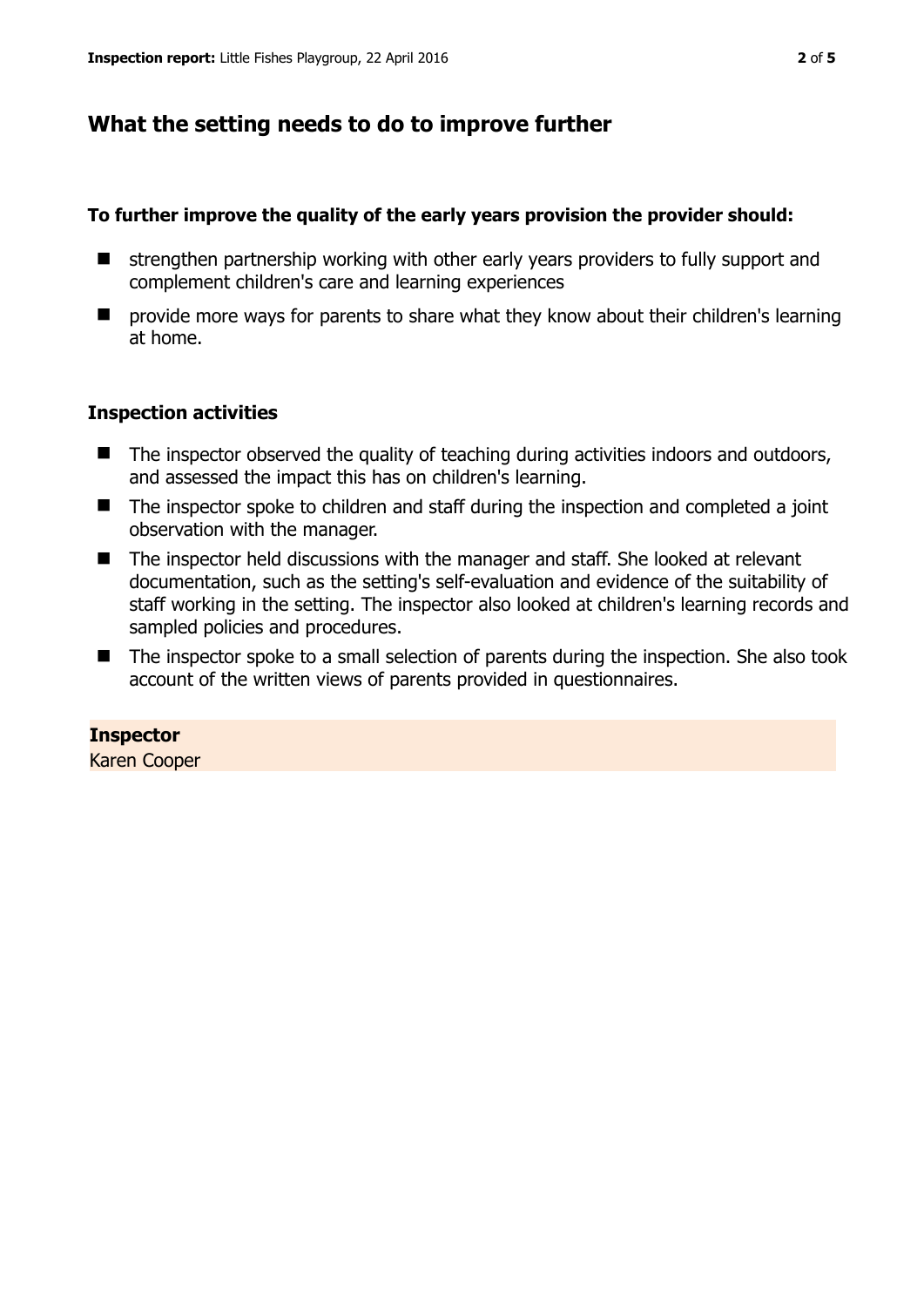## **Inspection findings**

#### **Effectiveness of the leadership and management is good**

The arrangements for safeguarding are effective. All staff have a good understanding of how to protect children from harm which is supported by ongoing training. Robust recruitment and induction procedures are used to check that adults caring for children are suitable to do so. The manager provides strong leadership with a clear vision for continuous improvement that is shared by all staff. They work well as a team and staff benefit from the good supervision and training opportunities which help support their continual professional development. Partnerships with parents are strong. They comment positively on how approachable and caring staff are and how much their children enjoy attending the setting.

#### **Quality of teaching, learning and assessment is good**

Teaching is good. Staff carry out observations of children as they play. Their assessments support detailed planning to ensure activities are matched to children's individual needs and next steps in learning. All children are eager to join in with the activities. For example, younger and older children are captivated and listen attentively to the exciting stories that staff enthusiastically read. Children are encouraged to recall events and accurately describe what happens during the life cycle of a caterpillar, demonstrating their good understanding. Good opportunities are provided for children to develop their early writing skills and express their creativity. They learn to copy letters of their name and use their imagination well to create pictures of butterflies. Children show their curiosity as they learn about worms and insects. They investigate using magnifying glasses and notice the changes with awe and wonder as they discover the natural world.

#### **Personal development, behaviour and welfare are good**

Children learn about each other's similarities and differences in a positive way, helping them feel confident and valued. Staff place a strong focus on supporting children's personal, social and emotional development. They provide good levels of support and key persons work effectively with children in small groups. This enables both the staff and children to build strong, trusting relationships. Children behave well. They settle quickly and feel safe, secure and confident. Staff are good role models of positive behaviour and children follow their lead. They regularly provide praise and encouragement which help promote children's self-esteem. Children learn about good hygiene routines and staff foster children's independence and ability to take care of their own needs well. Children are provided with a variety of healthy snacks. They have regular access to the outdoor play area and develop great physical skill and relish being active in the fresh air.

#### **Outcomes for children are good**

Children thrive in this fully inclusive setting and make good progress in all aspects of their learning. Young and older children display good communication skills. They count confidently from a young age and show good writing abilities. All children are developing good knowledge, skills and attitudes to learning. They are prepared well to start school and are well equipped to make the transition when the time comes.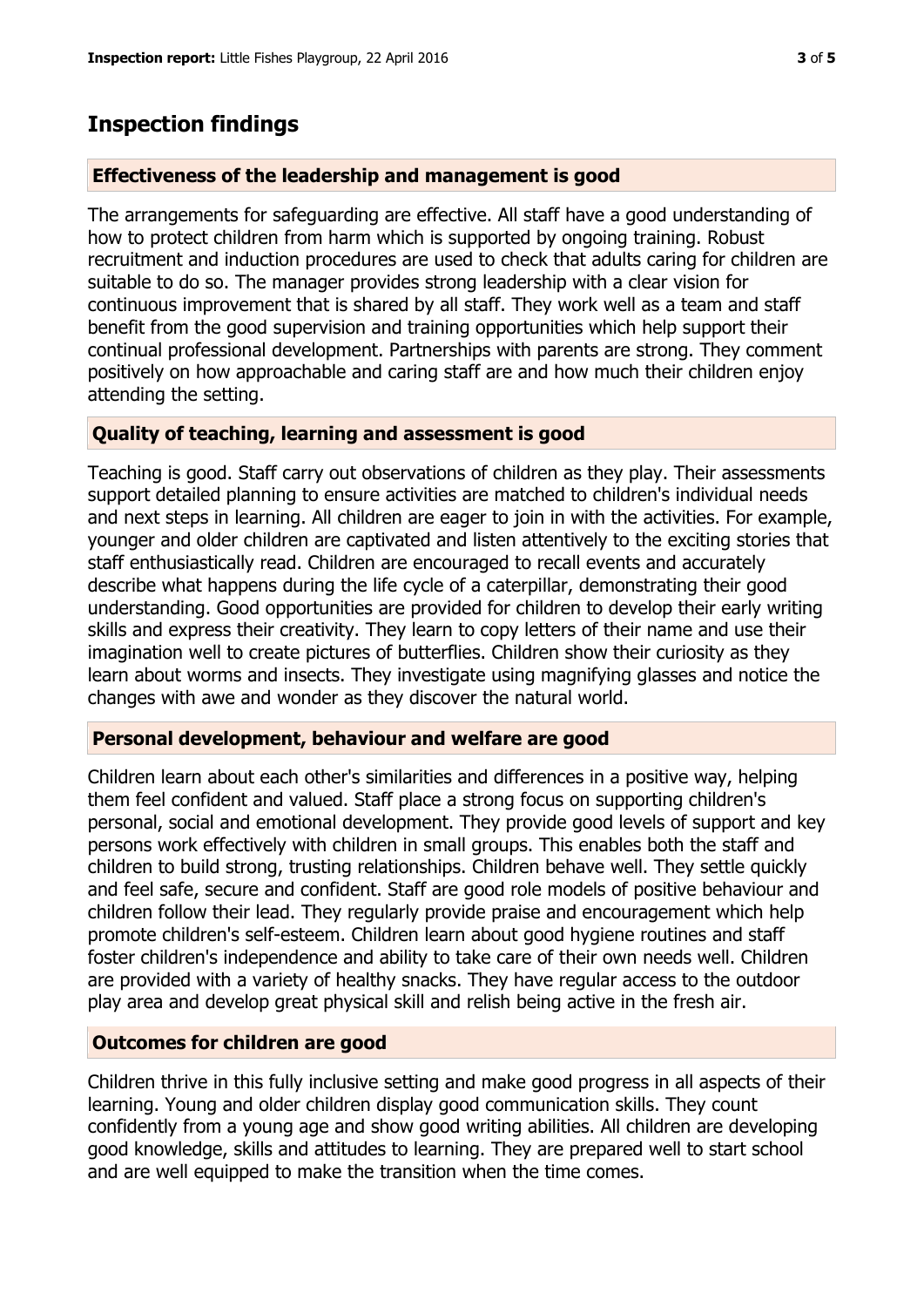### **Setting details**

| Unique reference number       | 254465                   |  |
|-------------------------------|--------------------------|--|
| <b>Local authority</b>        | Walsall                  |  |
| <b>Inspection number</b>      | 854858                   |  |
| <b>Type of provision</b>      | Sessional provision      |  |
| Day care type                 | Childcare - Non-Domestic |  |
| <b>Registers</b>              | Early Years Register     |  |
| <b>Age range of children</b>  | $2 - 4$                  |  |
| <b>Total number of places</b> | 24                       |  |
| Number of children on roll    | 46                       |  |
| <b>Name of provider</b>       | <b>Annette Cook</b>      |  |
| Date of previous inspection   | 5 June 2011              |  |
| <b>Telephone number</b>       | 01922669922/07796108411  |  |

Little Fishes Playgroup registered in 1996. It opens three days a week during term time only. Sessions times are Monday, Tuesday and Friday from 9.30am to midday and Monday from 12.30pm to 3pm. The setting provides funded early education for three- and fouryear-old children. There are six staff employed to work with the children. All of whom hold appropriate early years qualifications at level 3 and above.

This inspection was carried out by Ofsted under sections 49 and 50 of the Childcare Act 2006 on the quality and standards of provision that is registered on the Early Years Register. The registered person must ensure that this provision complies with the statutory framework for children's learning, development and care, known as the Early Years Foundation Stage.

Any complaints about the inspection or the report should be made following the procedures set out in the guidance 'Complaints procedure: raising concerns and making complaints about Ofsted', which is available from Ofsted's website: www.gov.uk/government/organisations/ofsted. If you would like Ofsted to send you a copy of the guidance, please telephone 0300 123 4234, or email enquiries@ofsted.gov.uk.